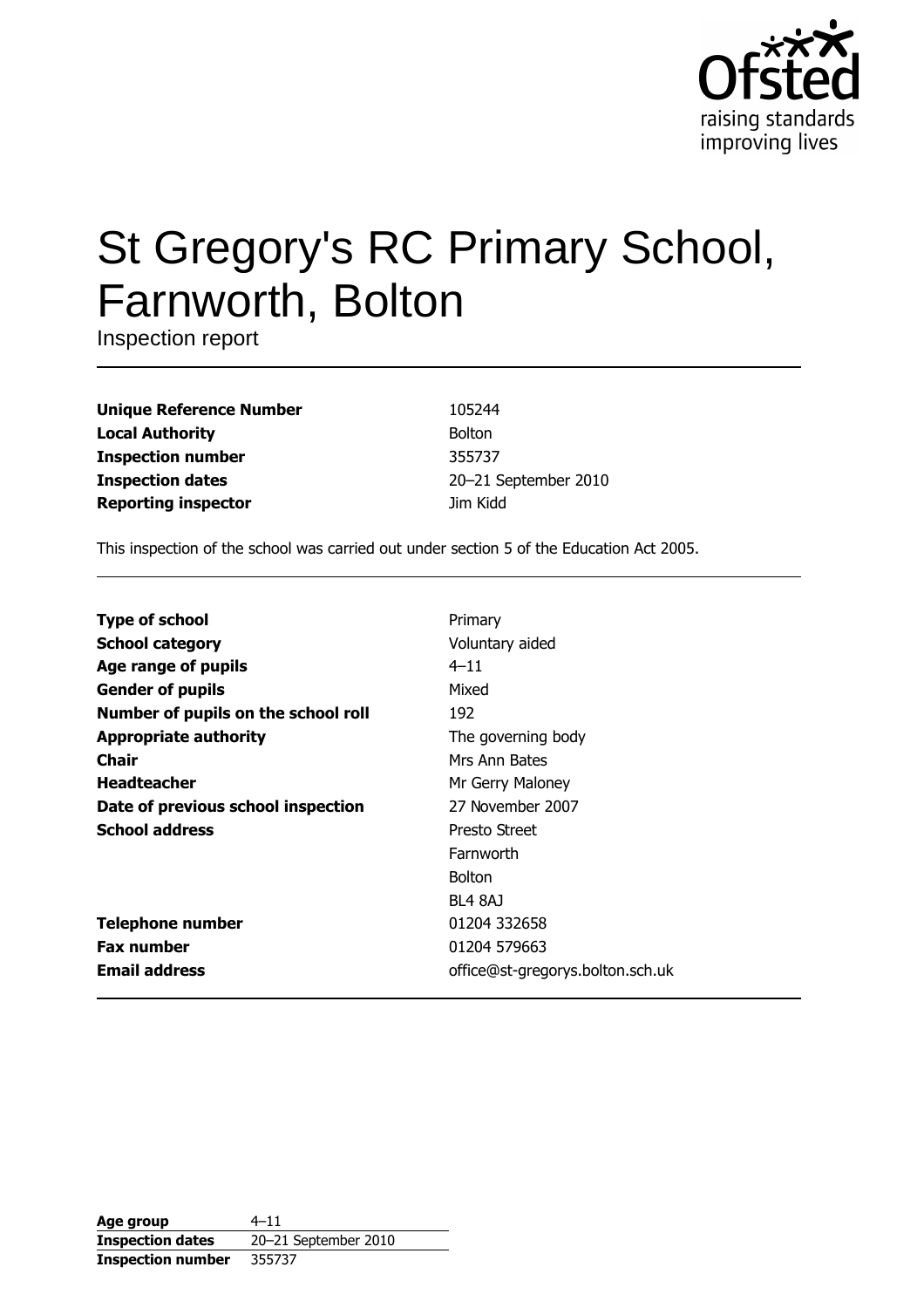The Office for Standards in Education, Children's Services and Skills (Ofsted) regulates and inspects to achieve excellence in the care of children and young people, and in education and skills for learners of all ages. It regulates and inspects childcare and children's social care, and inspects the Children and Family Court Advisory Support Service (Cafcass), schools, colleges, initial teacher training, work-based learning and skills training, adult and community learning, and education and training in prisons and other secure establishments. It assesses council children's services, and inspects services for looked after children, safeguarding and child protection.

Further copies of this report are obtainable from the school. Under the Education Act 2005, the school must provide a copy of this report free of charge to certain categories of people. A charge not exceeding the full cost of reproduction may be made for any other copies supplied.

If you would like a copy of this document in a different format, such as large print or Braille, please telephone 0300 1234 234, or email enquiries@ofsted.gov.uk.

You may copy all or parts of this document for non-commercial educational purposes, as long as you give details of the source and date of publication and do not alter the documentation in any way.

To receive regular email alerts about new publications, including survey reports and school inspection reports, please visit our website and go to Subscribe'.

Royal Exchange Buildings St Ann's Square Manchester **M2 7I A** T: 0300 1234 234 Textphone: 0161 618 8524 E: enquiries@ofsted.gov.uk W: www.ofsted.gov.uk © Crown copyright 2010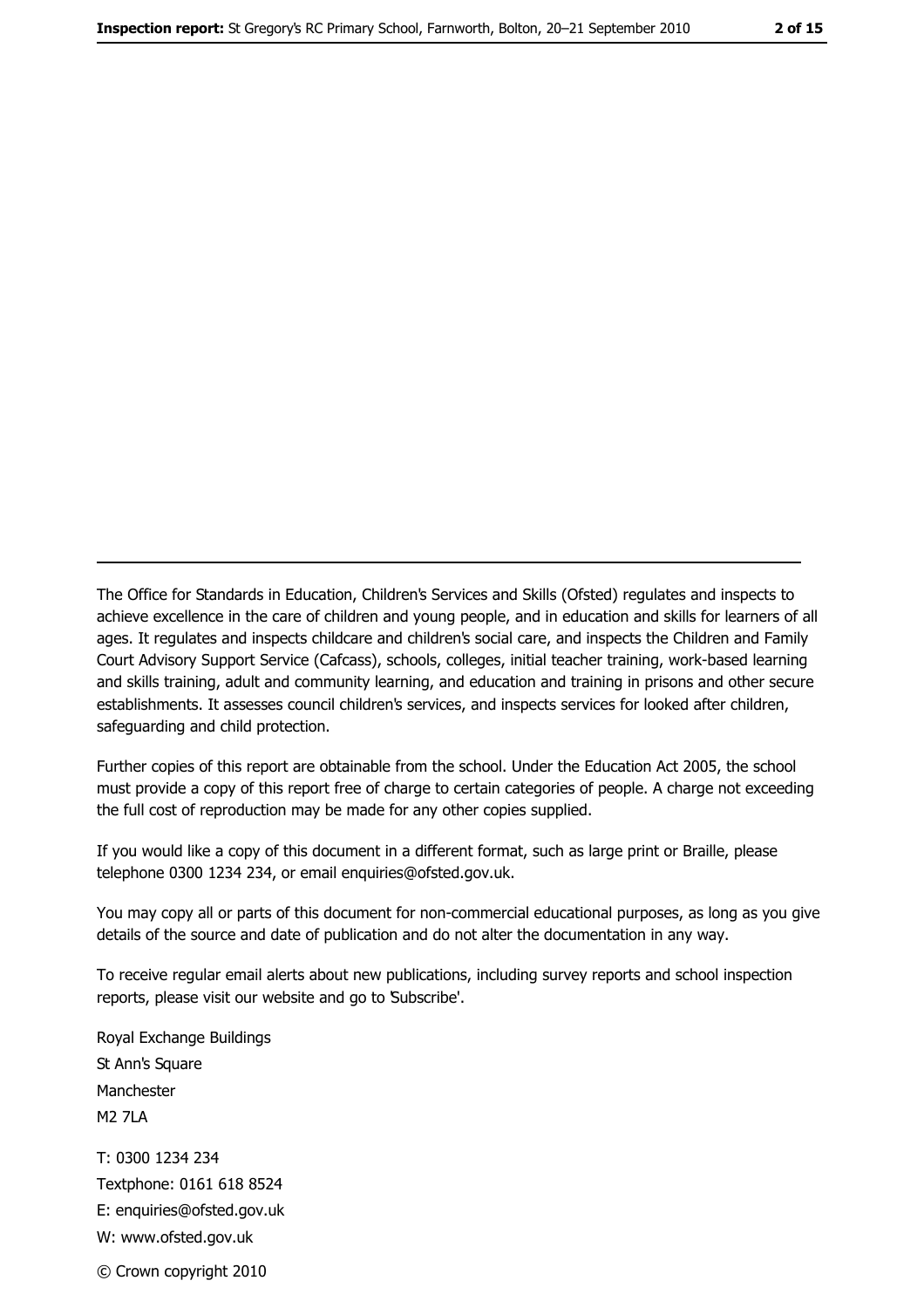# **Introduction**

This inspection was carried out by three additional inspectors. Inspectors observed 12 lessons and all nine teachers were observed at least once in their classrooms. Inspectors held meetings with pupils, staff and members of the governing body. They observed the school's work and looked at its development planning, reports from the local authority, internal and external documentation on pupils' progress and pupils' exercise books. Inspectors also scrutinised 58 questionnaires completed by parents and carers, 12 completed by staff and 101 returned by pupils in Key Stage 2.

The inspection team reviewed many aspects of the school's work. It looked in detail at the following:

- The progress pupils make in both key stages and whether progress in Key Stage 2  $\blacksquare$ has risen.
- Whether improvements in attainment in Key Stage 2, suggested by data, are being  $\blacksquare$ maintained.
- How and with what impact the school is attempting to improve pupils' skills in  $\blacksquare$ writing.
- The consistency of teaching and whether assessment practice has improved.  $\blacksquare$
- The impact on management of the relatively new leadership team.  $\blacksquare$
- Whether children in the Early Years Foundation Stage have sufficient opportunities  $\blacksquare$ for independent learning.

# **Information about the school**

This school is smaller than the average primary school. The proportion of pupils known to be eligible for free school meals is broadly average. The percentage of pupils with special educational needs and/or disabilities fluctuates over time and is currently below that usually found. Most pupils are White British and there are few pupils at early stages of learning to speak English as an additional language. St Gregory's has accredited Healthy Schools status, has Green Flag and also Fair Trade status and holds the gold awards in both Artsmark and Activemark.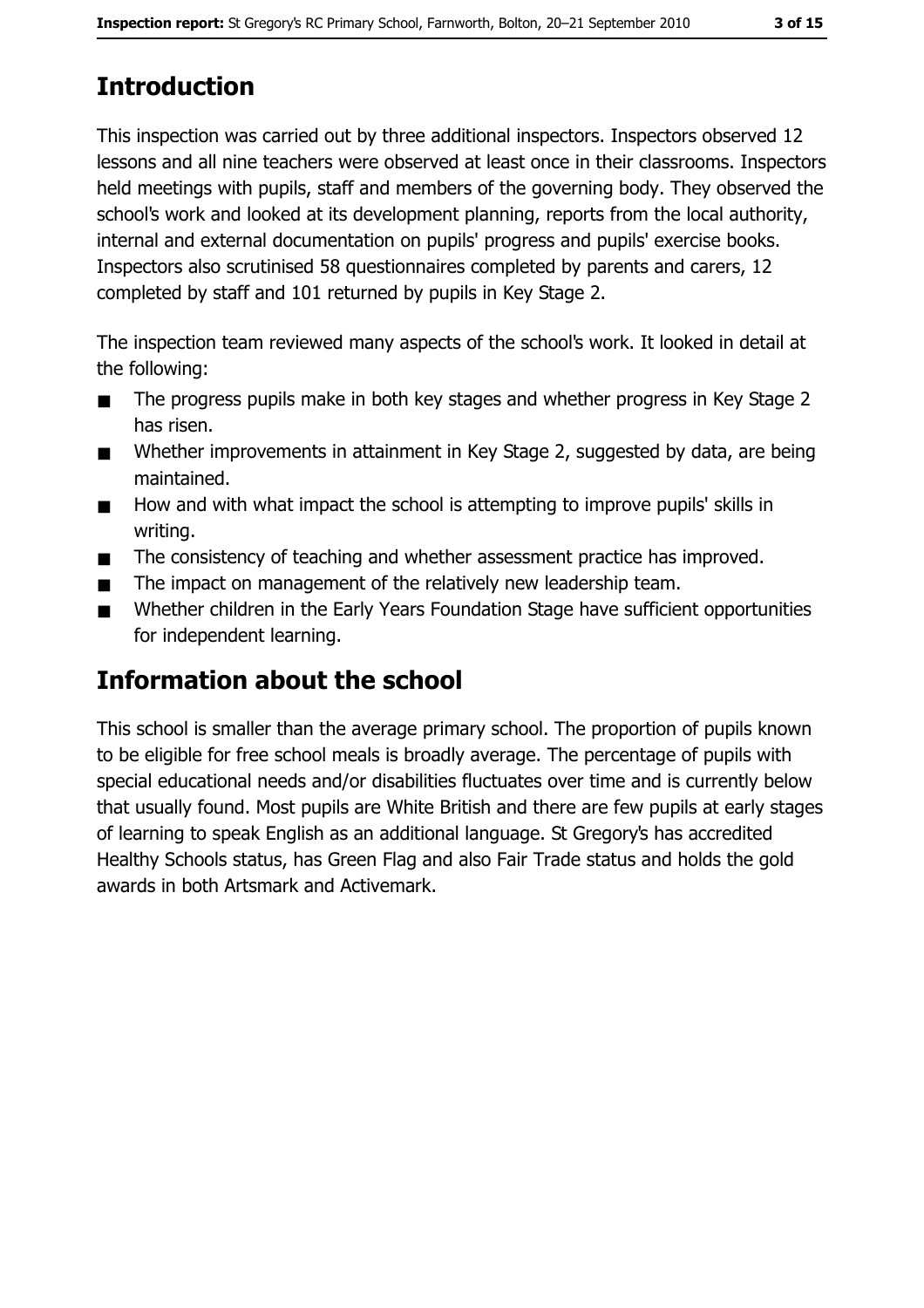# **Inspection judgements**

## Overall effectiveness: how good is the school?

#### The school's capacity for sustained improvement

## **Main findings**

This is a rapidly improving school which provides a good quality of education for its pupils. They feel exceptionally safe and secure and have an outstanding awareness of how to lead a healthy lifestyle. Parents and carers are very supportive of what the school does for their children. 'Our children enjoy St Gregory's and benefit from the wide range of activities open to them,' was one comment.

Attainment has risen year on year since the previous inspection and is now broadly average by the time pupils leave. This represents good progress from their starting points and good achievement for all groups, including those with special educational needs and/or disabilities. Recent results and pupils' work in class demonstrate that progress in mathematics in particular is accelerating apace. Progress in writing is less impressive and, although improving, is not at the same pace as progress in reading and numeracy. This is partly a result of insufficient opportunities for pupils to practise their writing skills in all subjects of the curriculum and to reflect and share ideas with their classmates before they begin their work.

Pupils have a high regard for the school. Behaviour is good and pupils respect their surroundings. Moreover, eco warriors' grow vegetables and do much to protect the environment. The school council, 'buddies' and 'cultural ambassadors' put forward suggestions as to how the school could be improved, look after younger children and make their constituents aware of activities open to them. Attendance is broadly average but the school recognises that more could be done to motivate poor attenders to come to school more often.

Teaching is good and sometimes outstanding. The school places considerable emphasis on accurate assessment of pupils' performance as a prerequisite to providing relevant challenge for them to reach and even exceed their targets. The curriculum comprises a good balance between activities designed to foster pupils' personal development and their academic progress. Pupils receive good care and guidance, and learning support assistants provide effective support for those who sometimes find the work difficult.

As a result of accurate self-evaluation of performance in all areas and the application of well-thought-out action plans for development, the school has made significant improvements since the previous inspection. The quality of teaching is more consistently good, assessment is used more effectively and the quality of care, quidance and support is better. As a consequence, pupils now make good progress and standards are higher. Without doubt, the school knows itself well, has good capacity to sustain improvement and provides good value for money.

| ↗ |  |
|---|--|
| ↗ |  |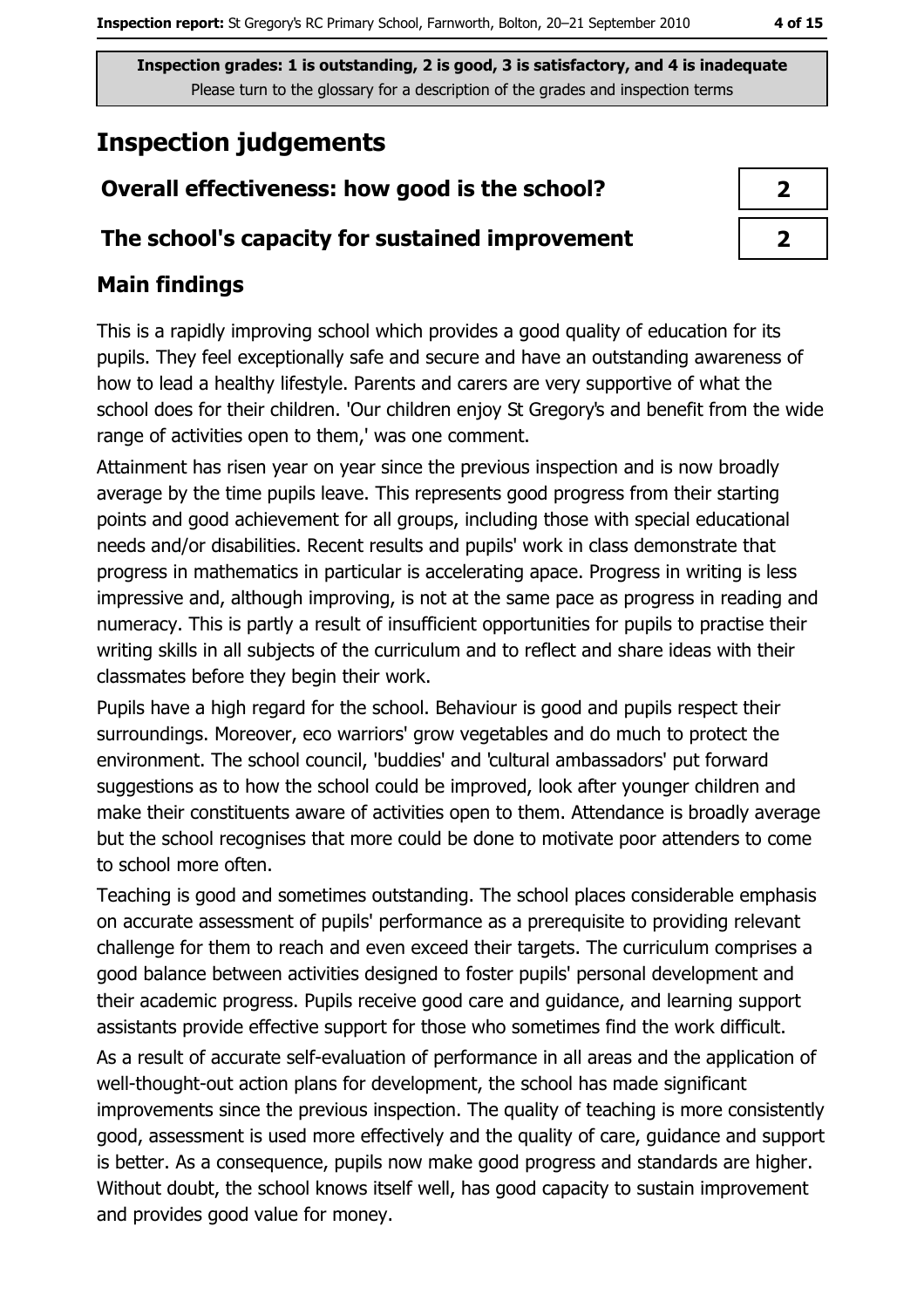#### What does the school need to do to improve further?

- Accelerate progress in writing by:  $\blacksquare$ 
	- giving pupils more opportunities to write about real-life situations
	- giving pupils more opportunities to practise their writing skills across the curriculum
	- planning activities which are accessible to all pupils' learning needs in writing
	- encouraging pupils to reflect on their work and share their ideas with their peers before they put pen to paper
	- establishing a more corporate approach to teaching handwriting skills.
- Further promote and celebrate high levels of attendance, in order to encourage those who do not come to school as regularly as they should to attend more often.

#### **Outcomes for individuals and groups of pupils**

Pupils are generally engaged in lessons, enjoy learning and there is strong evidence that they are raising their aspirations. When given the opportunity, they are more than willing to support each other and to act as extra resources for their classmates' learning. Children's skills and knowledge are below age-related expectations overall when they enter Reception and many are well below in communication, language and literacy and in personal development. Pupils make good progress and achieve well across the school to reach broadly average attainment by the time they leave. Attainment in reading has been above average for two years and pupils in the current Year 6 group are on course to reach their most challenging targets in all areas, but particularly in mathematics. Achievement and progress in writing are not as good as they could be but where pupils are given assignments in relation to real-life situations, their progress improves. Pupils present their work well but their work is sometimes difficult to read because there is not a consistent approach across the school to the teaching of handwriting.

Pupils have an excellent understanding of how to keep themselves safe and their comprehensive knowledge of the possible dangers of using the internet belies their years. Support for younger children by their older 'buddies' is a highlight of school life and pupils' work for charity and their sponsorship of a youngster in a Kenyan orphanage demonstrate their enviable generosity of spirit. Pupils conduct themselves maturely in lessons and around the school and treat their peers, teachers, learning support assistants and visitors with dignity and respect. Pupils' spiritual, moral, social and cultural development is good and they have a keen awareness of the cultural diversity in the United Kingdom and also of religions which are different from their own. Most pupils attend well and their punctuality is good. However, a minority of pupils do not come to school as often as they should and the school does not do enough to promote and celebrate attendance and also convince parents and carers of its importance.

 $\overline{2}$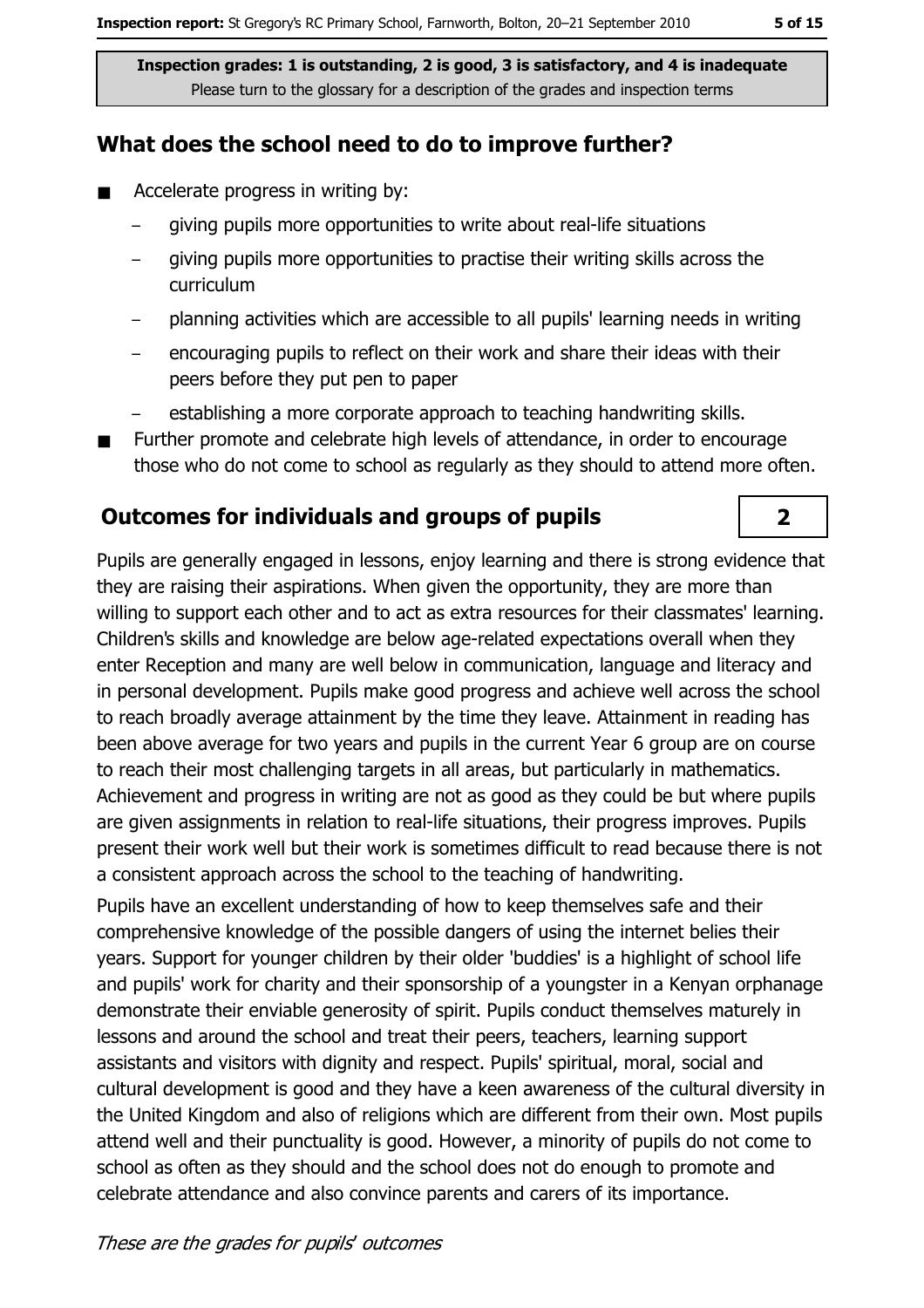| Pupils' achievement and the extent to which they enjoy their learning                                                     | $\mathbf{2}$            |
|---------------------------------------------------------------------------------------------------------------------------|-------------------------|
| Taking into account:<br>Pupils' attainment <sup>1</sup>                                                                   | 3                       |
| The quality of pupils' learning and their progress                                                                        | 2                       |
| The quality of learning for pupils with special educational needs and/or<br>disabilities and their progress               | 2                       |
| The extent to which pupils feel safe                                                                                      | 1                       |
| <b>Pupils' behaviour</b>                                                                                                  | $\overline{\mathbf{2}}$ |
| The extent to which pupils adopt healthy lifestyles                                                                       | 1                       |
| The extent to which pupils contribute to the school and wider community                                                   | $\mathbf{2}$            |
| The extent to which pupils develop workplace and other skills that will<br>contribute to their future economic well-being | 3                       |
| Taking into account:<br>Pupils' attendance <sup>1</sup>                                                                   | 3                       |
| The extent of pupils' spiritual, moral, social and cultural development                                                   | 2                       |

#### How effective is the provision?

The quality of teaching is good overall and there are examples of outstanding practice in both key stages. In the best sessions, an excellent Year 6 numeracy lesson for example, expectations for what pupils can do are high, challenge motivates them to do their very best and a range of engaging activities add both competition and fun to the learning. In these lessons pupils are determined to succeed and challenge themselves to make better progress. As a result, pupils of all levels of ability are often surprised at what they can do. On occasions, and particularly in writing, pupils are not given enough opportunities to prepare, including sharing their ideas with their peers, before they begin their assignments. Assessment is a developing strength and has improved markedly since the previous inspection. The monitoring of pupils' progress is now more regular and more accurate. Information is used effectively to plan teaching activities and to ensure that data is transferred with confidence on to the next year. The school is aware, however, that writing assignments are sometimes not focused well enough on the learning needs of individuals and, as a result, a minority of pupils find the work too difficult. Marking is very good indeed, is linked closely to pupils' targets and provides them with a wealth of information on how they can improve their work.

The curriculum fosters pupils' personal development, confidence and self-esteem well. Its constituent parts emphasise the importance of pupils' academic, social and emotional well-being and encourage them to try their best in everything they do. However, there

 $1$  The arades for attainment and attendance are: 1 is high; 2 is above average; 3 is broadly average; and 4 is low.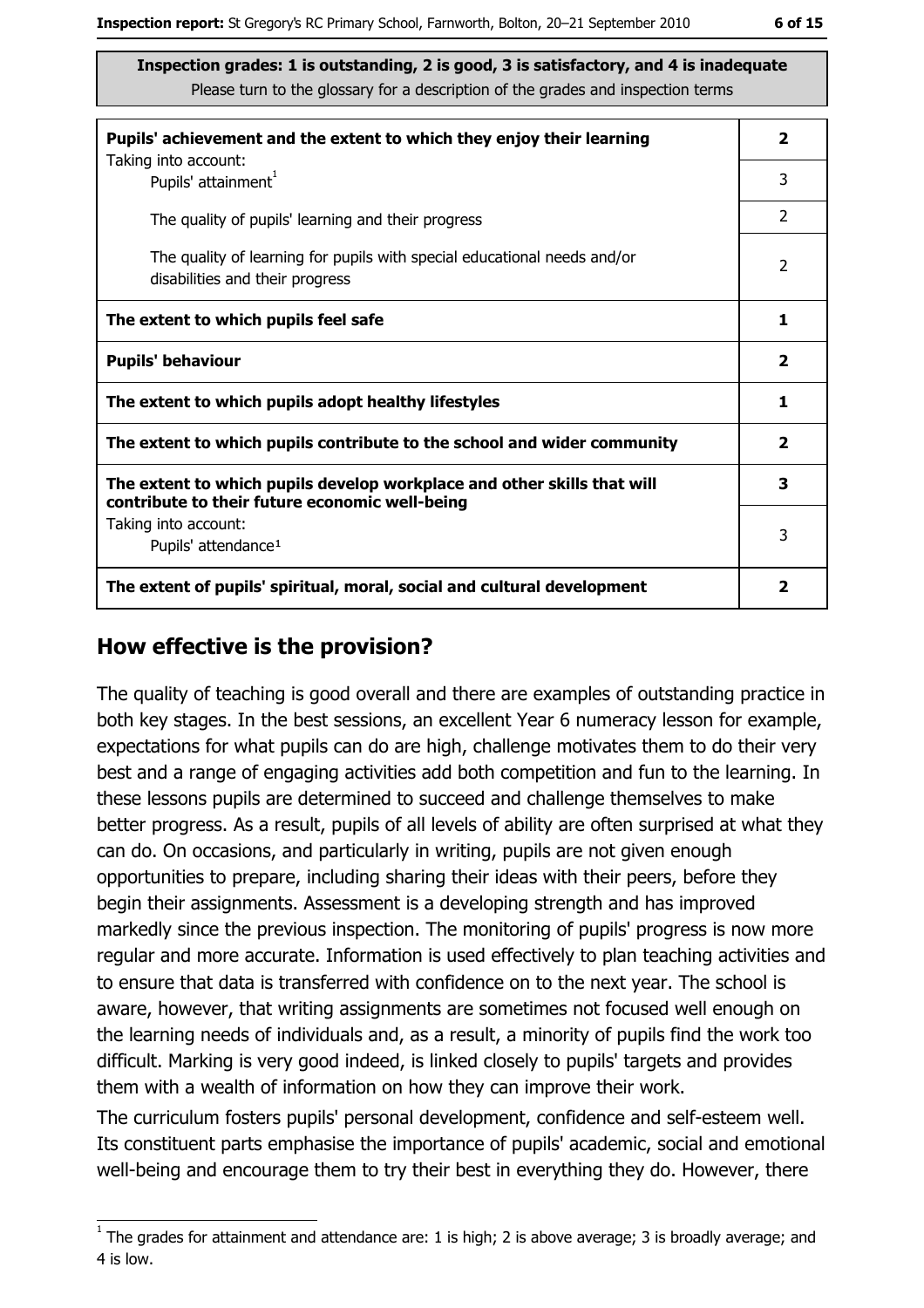are currently not enough opportunities for pupils to reinforce their writing skills across the curriculum. There is a wide range of well-attended after-school clubs, performing arts and Key Stage 1 cookery to name but two, and pupils speak highly of the variety of cultural activities. They enjoy, for example, the weekly ballroom dancing tuition, the 'artist in residence' initiative and the visit to Bolton Museum, where they analyse African artefacts.

Care and respect for all is an integral part of the ethos of the school. Pastoral care is therefore strong and recognised as such by parents, carers and their children. As pupils say, 'The grown-ups protect us and they talk to us if we are feeling sad.' Parents and carers pay tribute in particular to, in their words, 'the hands-on approach' of the headteacher who, they believe, knows each child as an individual. There is good support for pupils with special educational needs and/or disabilities by the committed team of learning support assistants and this enables these pupils to make the same good progress as their peers. Similarly, pupils whose circumstances make them vulnerable are identified accurately and they, too, receive focused support. Children are inducted well into school and pupils' transition across years and key stages is good.

These are the grades for the quality of provision

| The quality of teaching                                                                                    |  |
|------------------------------------------------------------------------------------------------------------|--|
| Taking into account:<br>The use of assessment to support learning                                          |  |
| The extent to which the curriculum meets pupils' needs, including, where<br>relevant, through partnerships |  |
| The effectiveness of care, guidance and support                                                            |  |

## How effective are leadership and management?

The headteacher leads by example and emphasises the importance of teamwork at all levels and among teaching, support and administrative staff. The relatively new senior leadership team has had a rapid and positive impact in many areas of the school since the previous inspection and the raising of pupils' aspirations is at the core of its work. Indeed, staff of all levels of experience and responsibility are totally committed to continuous improvement.

The governing body has a good awareness of the school's strengths and areas for development. It is a most effective group; it offers strong support to staff and pupils but it also holds the leadership team to account with rigour.

Child protection and safeguarding procedures are good overall and are exemplary in some respects, in relation to the checking the suitability of adults to work with children of this age. The school rejects discrimination in all its forms and promotes equality of opportunity well.

The effectiveness of the school's engagement with parents and carers is good and the workshops introduced by the school to involve parents and carers more in their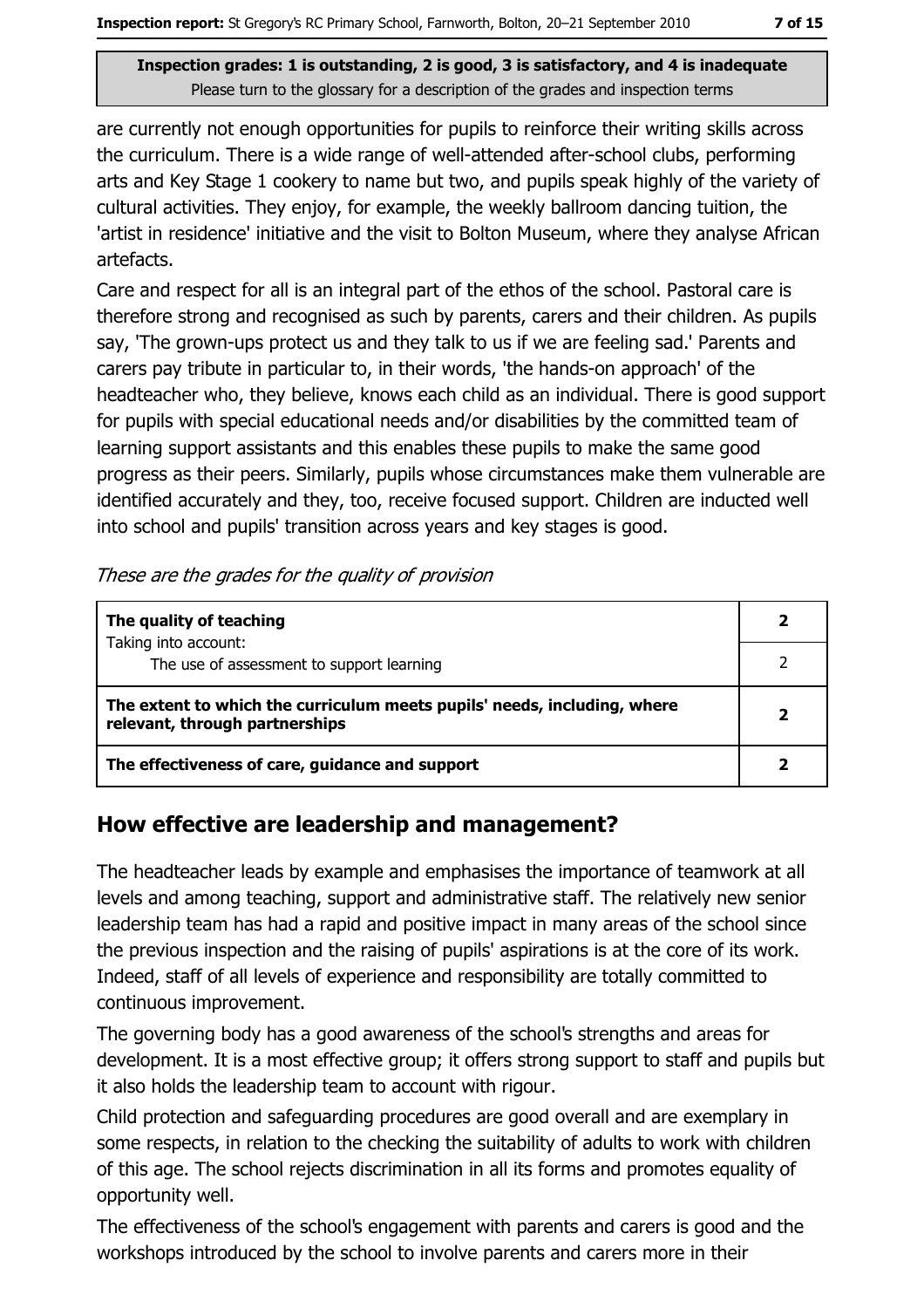children's learning have been well received. The school is now looking to extend the scope of this initiative and encourage parents and carers to see the value of their children's good attendance.

The school takes pride in its promotion of community cohesion within its walls, in the local area and further afield. Pupils and staff take a full interest in the joys, sorrows, hopes and fears of all faith and cultural groups in the school and they engage in a wide range of local community projects. There are international links too and the school has plans to develop these further.

These are the grades for leadership and management

| The effectiveness of leadership and management in embedding ambition and<br>driving improvement                                                                     | 2                       |
|---------------------------------------------------------------------------------------------------------------------------------------------------------------------|-------------------------|
| Taking into account:<br>The leadership and management of teaching and learning                                                                                      | $\mathcal{P}$           |
| The effectiveness of the governing body in challenging and supporting the<br>school so that weaknesses are tackled decisively and statutory responsibilities<br>met | 2                       |
| The effectiveness of the school's engagement with parents and carers                                                                                                | $\overline{\mathbf{2}}$ |
| The effectiveness of partnerships in promoting learning and well-being                                                                                              | 2                       |
| The effectiveness with which the school promotes equality of opportunity and<br>tackles discrimination                                                              | $\overline{\mathbf{2}}$ |
| The effectiveness of safeguarding procedures                                                                                                                        | $\mathbf{2}$            |
| The effectiveness with which the school promotes community cohesion                                                                                                 | 2                       |
| The effectiveness with which the school deploys resources to achieve<br>value for money                                                                             | $\overline{\mathbf{2}}$ |

### **Early Years Foundation Stage**

Children enter the Reception class with skills and knowledge which are generally below what is typical for this age. The skills of many in communication, language and literacy and in personal, social and emotional development are well below expectations. Good leadership and management have ensured that the accommodation in the area has been completely redesigned since the previous inspection. As a result, there are now several learning areas, including two outdoors, where pupils can make independent choices about their learning and initiate their own activities. These improvements in accommodation, allied to good teaching, accurate assessment and a curriculum designed to meet individual needs, lead to children's good progress in all areas of learning. They are becoming increasingly independent, enjoy the many practical activities they have both indoors and outdoors and are keen to show visitors what they are doing.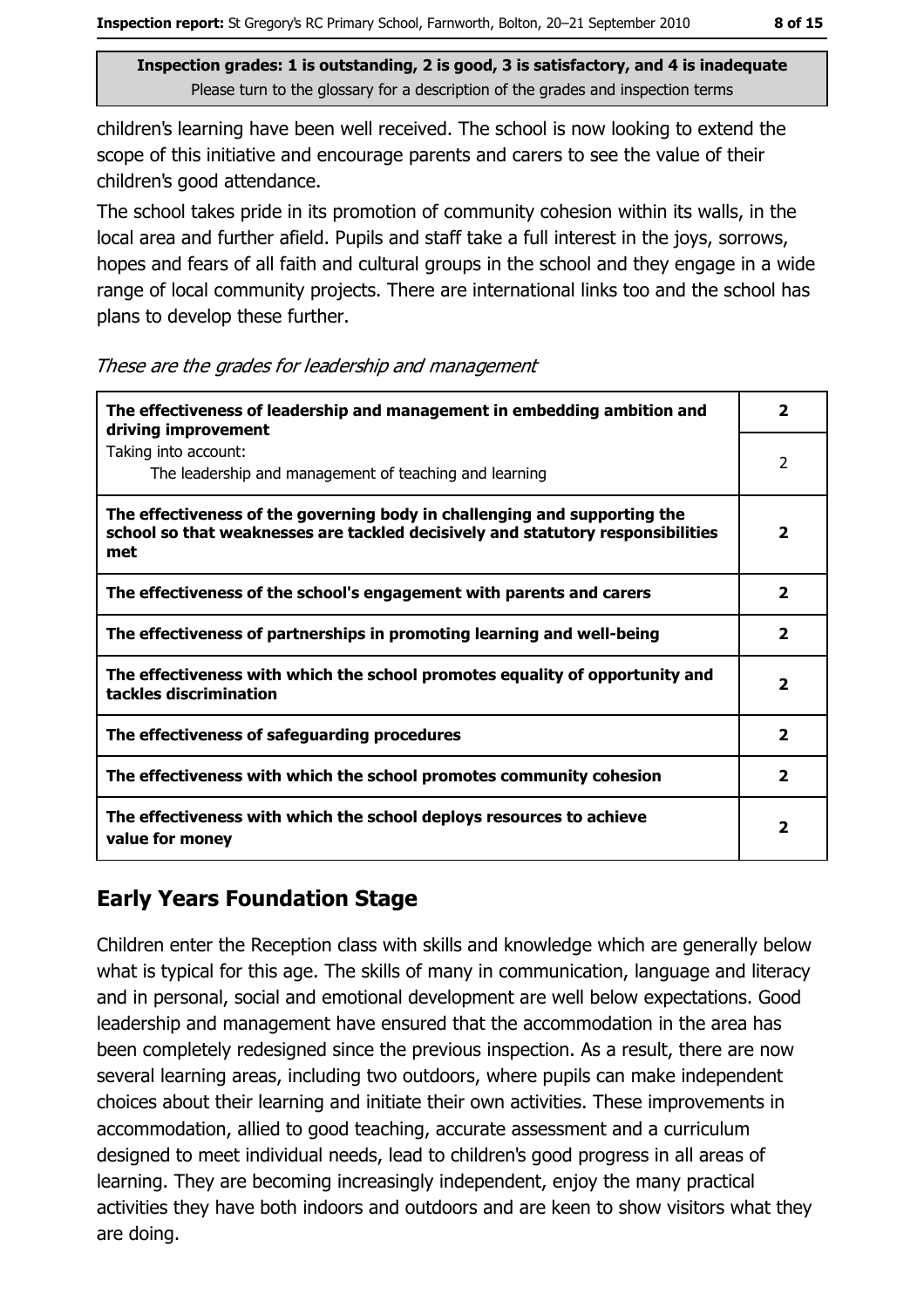9 of 15

Inspection grades: 1 is outstanding, 2 is good, 3 is satisfactory, and 4 is inadequate Please turn to the glossary for a description of the grades and inspection terms

Parents and carers are most positive about how the staff communicate with them and they speak highly about the warm home-school relationships. Safeguarding procedures are very good and the well-being of children is at the heart of everything the setting tries to do. The Early Years Foundation Stage teacher and the learning support assistants work well as a team and treat children with the utmost sensitivity, encouraging them continuously, and with success, to get on well with each other and to become more inquisitive about the world around them.

These are the grades for the Early Years Foundation Stage

| <b>Overall effectiveness of the Early Years Foundation Stage</b><br>Taking into account:     |               |
|----------------------------------------------------------------------------------------------|---------------|
| Outcomes for children in the Early Years Foundation Stage                                    |               |
| The quality of provision in the Early Years Foundation Stage                                 |               |
| The effectiveness of leadership and management of the Early Years<br><b>Foundation Stage</b> | $\mathcal{P}$ |

#### **Views of parents and carers**

A very large majority of parents and carers who returned the questionnaires are entirely happy with their children's experiences at the school. Most believe that their children enjoy school and that they are helped to have a healthy lifestyle. Almost all parents and carers believe the school is led and managed effectively and comment that the headteacher and staff go out of their way to make pupils feel special. A very small minority of parents and carers believe the school does not prepare their children for the future. Inspectors found no evidence during the inspection to endorse this view. Also, a few parents and carers believe that their children are not making enough progress at the school. Inspection evidence demonstrates that progress has risen since the previous inspection and that it is now good. They accept, however, that progress in writing is not as good as that in reading and mathematics.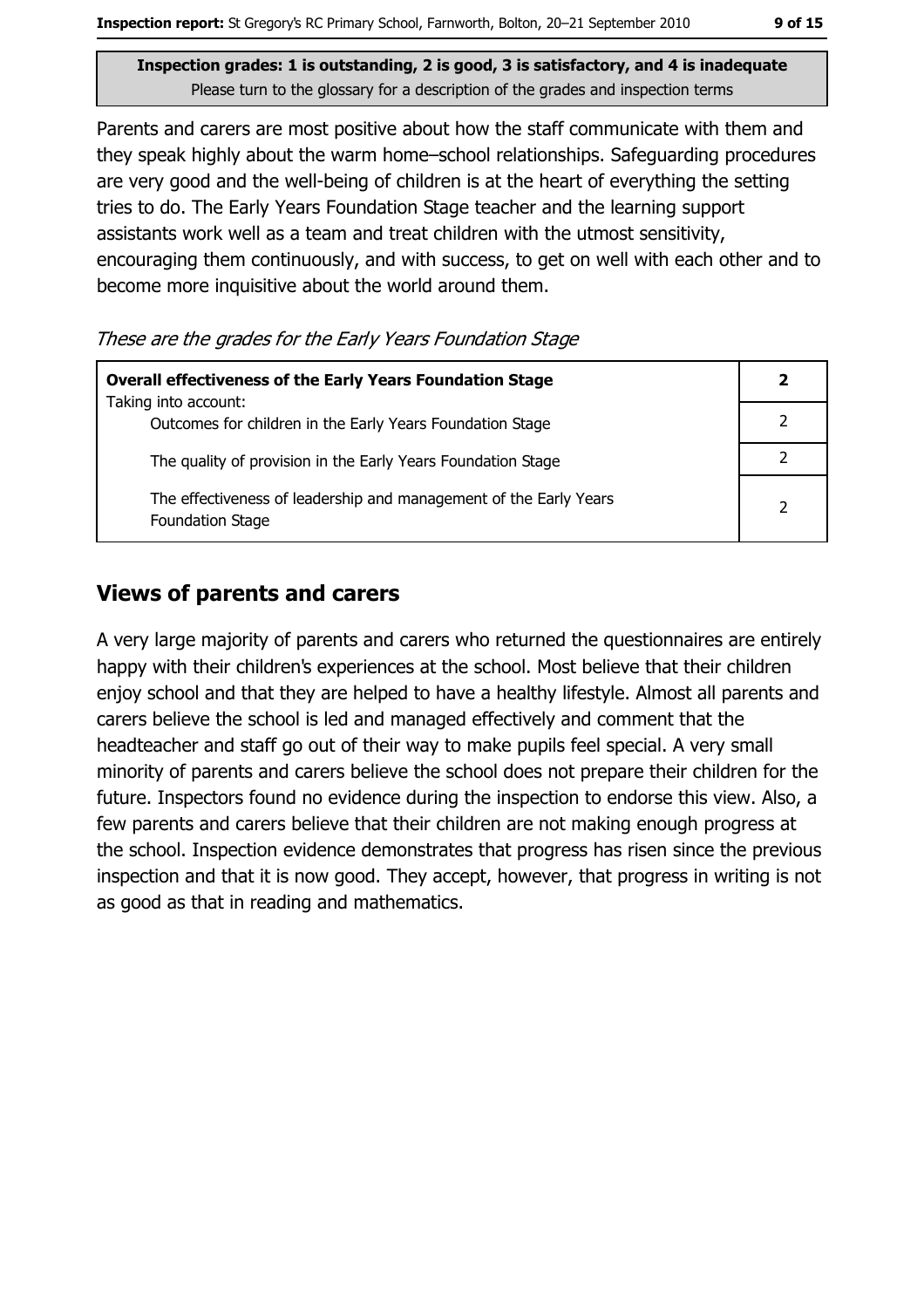#### Responses from parents and carers to Ofsted's questionnaire

Ofsted invited all the registered parents and carers of pupils registered at St Gregory's RC Primary School, Farnworth, Bolton to complete a questionnaire about their views of the school.

In the questionnaire, parents and carers were asked to record how strongly they agreed with 13 statements about the school.

The inspection team received 58 completed questionnaires by the end of the on-site inspection. In total, there are 192 pupils registered at the school.

| <b>Statements</b>                                                                                                                                                                                                                                       | <b>Strongly</b><br><b>Agree</b> |               | <b>Agree</b> |               | <b>Disagree</b> |               | <b>Strongly</b><br>disagree |                |
|---------------------------------------------------------------------------------------------------------------------------------------------------------------------------------------------------------------------------------------------------------|---------------------------------|---------------|--------------|---------------|-----------------|---------------|-----------------------------|----------------|
|                                                                                                                                                                                                                                                         | <b>Total</b>                    | $\frac{1}{2}$ | <b>Total</b> | $\frac{0}{0}$ | <b>Total</b>    | $\frac{0}{0}$ | <b>Total</b>                | $\frac{0}{0}$  |
| My child enjoys school                                                                                                                                                                                                                                  | 36                              | 62            | 20           | 34            | $\overline{2}$  | 3             | $\Omega$                    | 0              |
| The school keeps my child<br>safe                                                                                                                                                                                                                       | 38                              | 66            | 18           | 31            | $\mathbf{1}$    | 2             | 0                           | 0              |
| The school informs me<br>about my child's progress                                                                                                                                                                                                      | 32                              | 55            | 18           | 31            | 8               | 14            | 0                           | 0              |
| My child is making enough<br>progress at this school                                                                                                                                                                                                    | 33                              | 57            | 19           | 33            | 5               | 9             | $\mathbf{1}$                | $\overline{2}$ |
| The teaching is good at this<br>school                                                                                                                                                                                                                  | 35                              | 60            | 18           | 31            | $\overline{4}$  | 7             | 0                           | 0              |
| The school helps me to<br>support my child's learning                                                                                                                                                                                                   | 31                              | 53            | 23           | 40            | $\overline{4}$  | 7             | 0                           | 0              |
| The school helps my child to<br>have a healthy lifestyle                                                                                                                                                                                                | 36                              | 62            | 20           | 34            | $\overline{2}$  | 3             | 0                           | 0              |
| The school makes sure that<br>my child is well prepared for<br>the future (for example<br>changing year group,<br>changing school, and for<br>children who are finishing<br>school, entering further or<br>higher education, or<br>entering employment) | 28                              | 48            | 22           | 38            | 6               | 10            | $\mathbf 0$                 | 0              |
| The school meets my child's<br>particular needs                                                                                                                                                                                                         | 32                              | 55            | 22           | 38            | 3               | 5             | 0                           | 0              |
| The school deals effectively<br>with unacceptable behaviour                                                                                                                                                                                             | 29                              | 50            | 24           | 41            | $\overline{2}$  | 3             | $\overline{2}$              | 3              |
| The school takes account of<br>my suggestions and<br>concerns                                                                                                                                                                                           | 27                              | 47            | 24           | 41            | 5               | 9             | 0                           | 0              |
| The school is led and<br>managed effectively                                                                                                                                                                                                            | 37                              | 64            | 19           | 33            | $\overline{2}$  | 3             | 0                           | $\mathbf 0$    |
| Overall, I am happy with my<br>child's experience at this<br>school                                                                                                                                                                                     | 36                              | 62            | 18           | 31            | 3               | 5             | $\mathbf 0$                 | 0              |

The table above summarises the responses that parents and carers made to each statement. The percentages indicate the proportion of parents and carers giving that response out of the total number of completed questionnaires. Where one or more parents and carers chose not to answer a particular question, the percentages will not add up to 100%.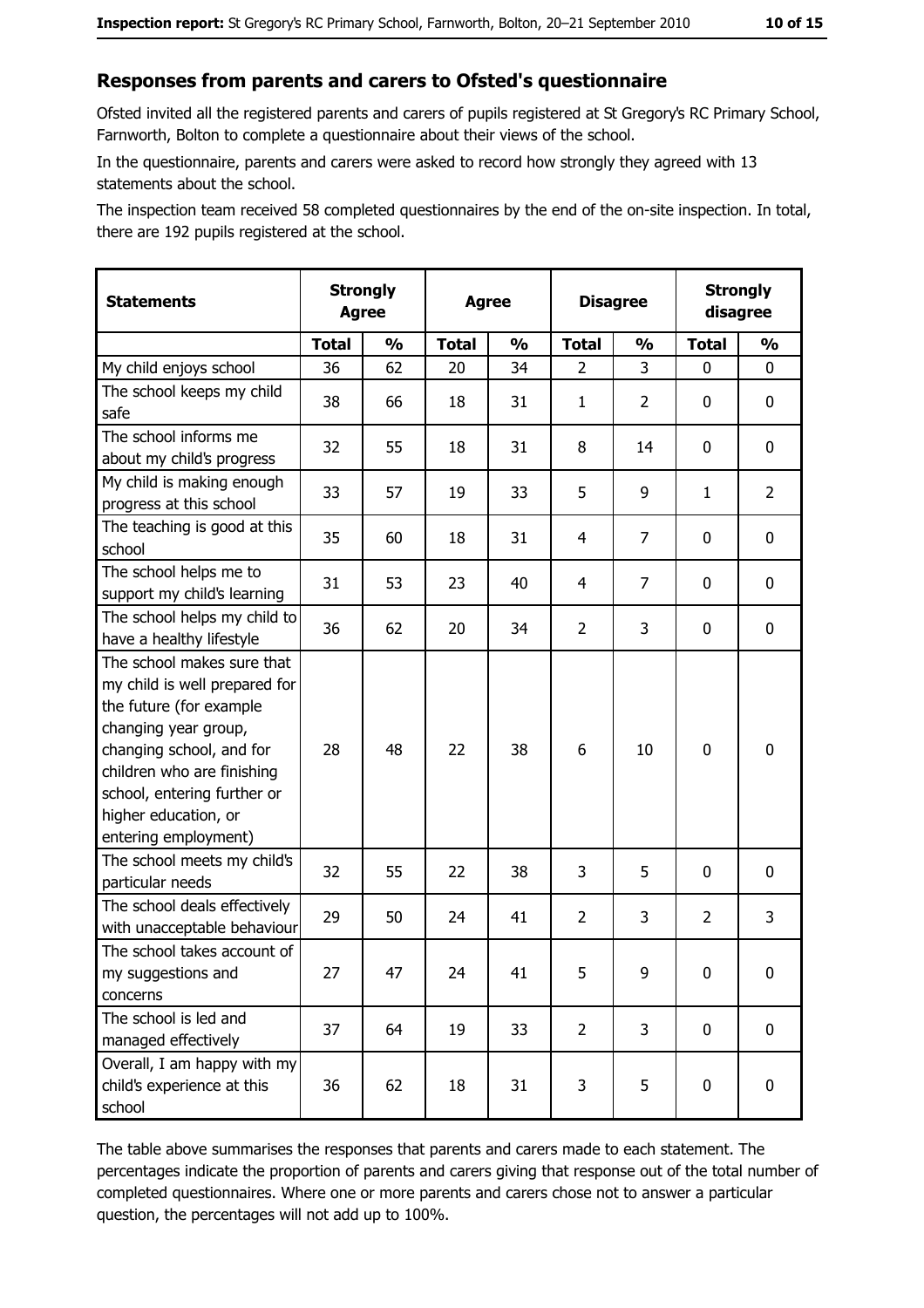# Glossary

| Grade   | <b>Judgement</b> | <b>Description</b>                                                                                                                                                                                                               |
|---------|------------------|----------------------------------------------------------------------------------------------------------------------------------------------------------------------------------------------------------------------------------|
| Grade 1 | Outstanding      | These features are highly effective. An oustanding<br>school provides exceptionally well for its pupils' needs.                                                                                                                  |
| Grade 2 | Good             | These are very positive features of a school. A school<br>that is good is serving its pupils well.                                                                                                                               |
| Grade 3 | Satisfactory     | These features are of reasonable quality. A satisfactory<br>school is providing adequately for its pupils.                                                                                                                       |
| Grade 4 | Inadequate       | These features are not of an acceptable standard. An<br>inadequate school needs to make significant<br>improvement in order to meet the needs of its pupils.<br>Ofsted inspectors will make further visits until it<br>improves. |

## What inspection judgements mean

### **Overall effectiveness of schools**

|                       | Overall effectiveness judgement (percentage of<br>schools) |      |                     |                   |
|-----------------------|------------------------------------------------------------|------|---------------------|-------------------|
| <b>Type of school</b> | <b>Outstanding</b>                                         | Good | <b>Satisfactory</b> | <b>Inadequate</b> |
| Nursery schools       | 58                                                         | 36   | 4                   | $\overline{2}$    |
| Primary schools       | 8                                                          | 43   | 40                  | 9                 |
| Secondary schools     | 10                                                         | 35   | 42                  | 13                |
| Sixth forms           | 13                                                         | 39   | 45                  | 3                 |
| Special schools       | 33                                                         | 42   | 20                  | 4                 |
| Pupil referral units  | 18                                                         | 40   | 29                  | 12                |
| All schools           | 11                                                         | 42   | 38                  | 9                 |

New school inspection arrangements were introduced on 1 September 2009. This means that inspectors now make some additional judgements that were not made previously.

The data in the table above are for the period 1 September 2009 to 31 March 2010 and are the most recently published data available (see www.ofsted.gov.uk). Please note that the sample of schools inspected during the autumn and spring terms 2009/10 was not representative of all schools nationally, as weaker schools are inspected more frequently than good or outstanding schools.

Percentages are rounded and do not always add exactly to 100. Secondary school figures include those that have sixth forms, and sixth form figures include only the data specifically for sixth form inspection judgements.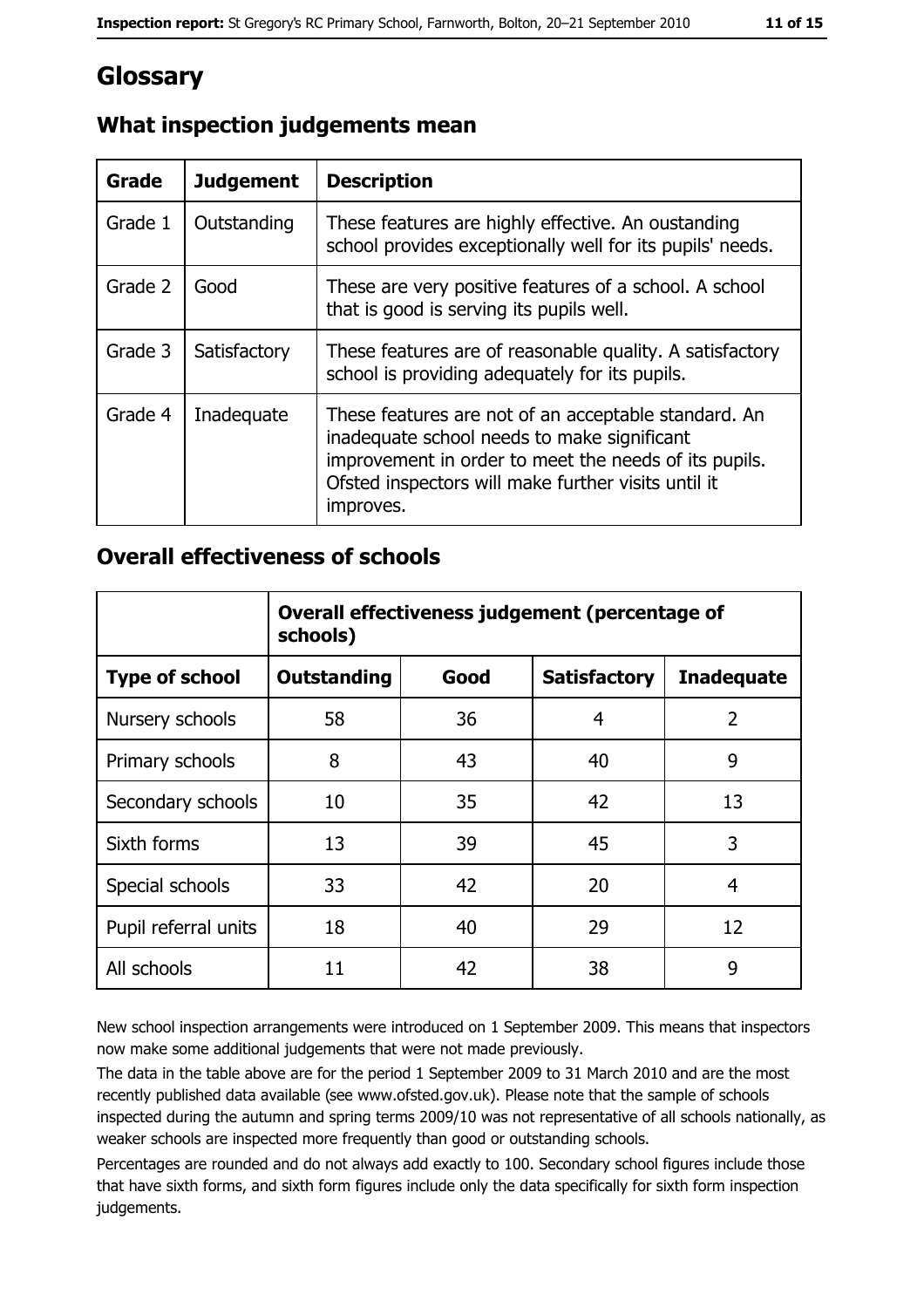# **Common terminology used by inspectors**

| Achievement:                  | the progress and success of a pupil in<br>their learning, development or training.                                                                                                                                                                                                                           |
|-------------------------------|--------------------------------------------------------------------------------------------------------------------------------------------------------------------------------------------------------------------------------------------------------------------------------------------------------------|
| Attainment:                   | the standard of the pupils' work shown by<br>test and examination results and in<br>lessons.                                                                                                                                                                                                                 |
| Capacity to improve:          | the proven ability of the school to<br>continue improving. Inspectors base this<br>judgement on what the school has<br>accomplished so far and on the quality of<br>its systems to maintain improvement.                                                                                                     |
| Leadership and management:    | the contribution of all the staff with<br>responsibilities, not just the headteacher,<br>to identifying priorities, directing and<br>motivating staff and running the school.                                                                                                                                |
| Learning:                     | how well pupils acquire knowledge,<br>develop their understanding, learn and<br>practise skills and are developing their<br>competence as learners.                                                                                                                                                          |
| <b>Overall effectiveness:</b> | inspectors form a judgement on a school's<br>overall effectiveness based on the findings<br>from their inspection of the school. The<br>following judgements, in particular,<br>influence what the overall effectiveness<br>judgement will be.                                                               |
|                               | The school's capacity for sustained<br>improvement.<br>Outcomes for individuals and groups<br>of pupils.<br>The quality of teaching.<br>The extent to which the curriculum<br>meets pupil's needs, including where<br>relevant, through partnerships.<br>The effectiveness of care, guidance<br>and support. |
| Progress:                     | the rate at which pupils are learning in<br>lessons and over longer periods of time. It<br>is often measured by comparing the<br>pupils' attainment at the end of a key<br>stage with their attainment when they<br>started.                                                                                 |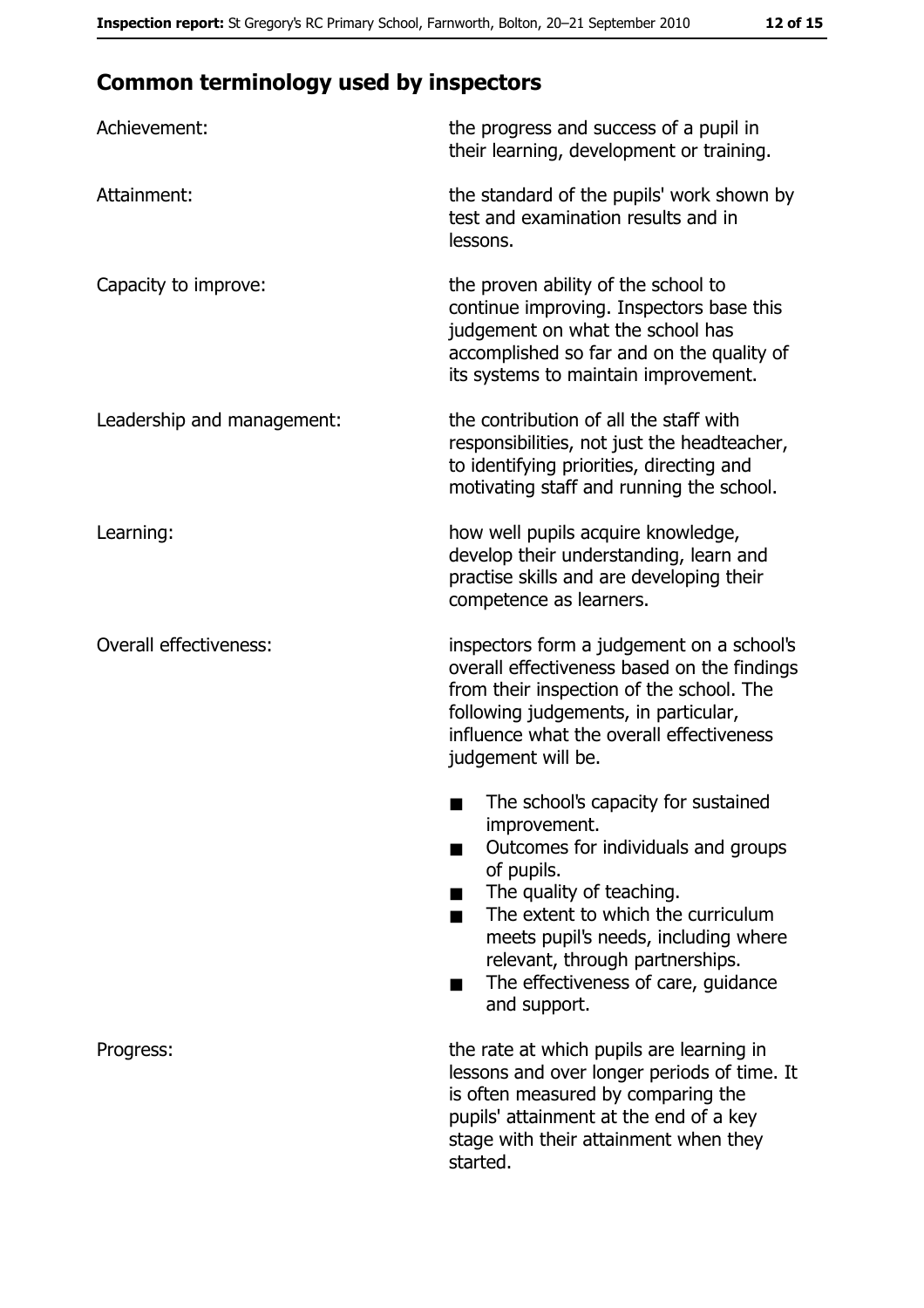This letter is provided for the school, parents and carers to share with their children. It describes Ofsted's main findings from the inspection of their school.



#### 22 September 2010

#### Dear Pupils

#### Inspection of St Gregory's RC Primary School, Farnworth, Bolton, BL4 8AJ

Thank you for making us so welcome when we came to inspect your school recently. You were very friendly and polite and we enioved talking to you and watching you learn. We are very grateful to those school councillors, buddies, eco warriors and cultural ambassadors who met us on Monday lunchtime and we were pleased to hear your singing in assemblies and watch your ballroom dancing on Tuesday. I would now like to tell you what we found during the inspection.

St Gregory's is a good school and it has improved a lot over the past three years. You are now making good progress, particularly in reading and numeracy, and the standards you reach are rising all the time. You have an excellent understanding of how to eat healthily and why it is important to keep fit. You also feel very safe indeed in school. You receive good and sometimes outstanding teaching and the adults who work with you support you well. Your behaviour is good in lessons and around school and older pupils work hard to look after younger ones. You also support a wide variety of charities: I know the little girl from the orphanage in Kenya really enjoyed coming to see you last week.

Your headteacher and all the other staff are very proud of you too and they want to make St Gregory's even better! I have asked them, therefore, to help you do better in your writing, by giving you more chances to practise your writing skills in all your subjects, and by encouraging you to talk to your classmates about what you are going to write before you start. I have also asked them to make sure that your writing is linked to real-life activities, that you get work which is individually suited to you and that all your teachers help you improve your handwriting in the same way. I have mentioned that they could also celebrate really good attendance more often and encourage those of you who do not always come to school regularly to 'turn over a new leaf' and realise that you cannot make progress if you are not in school.

Thanks again for your kindness and your contribution to the inspection. I wish you well for the future.

Yours sincerely

Mr 1im Kidd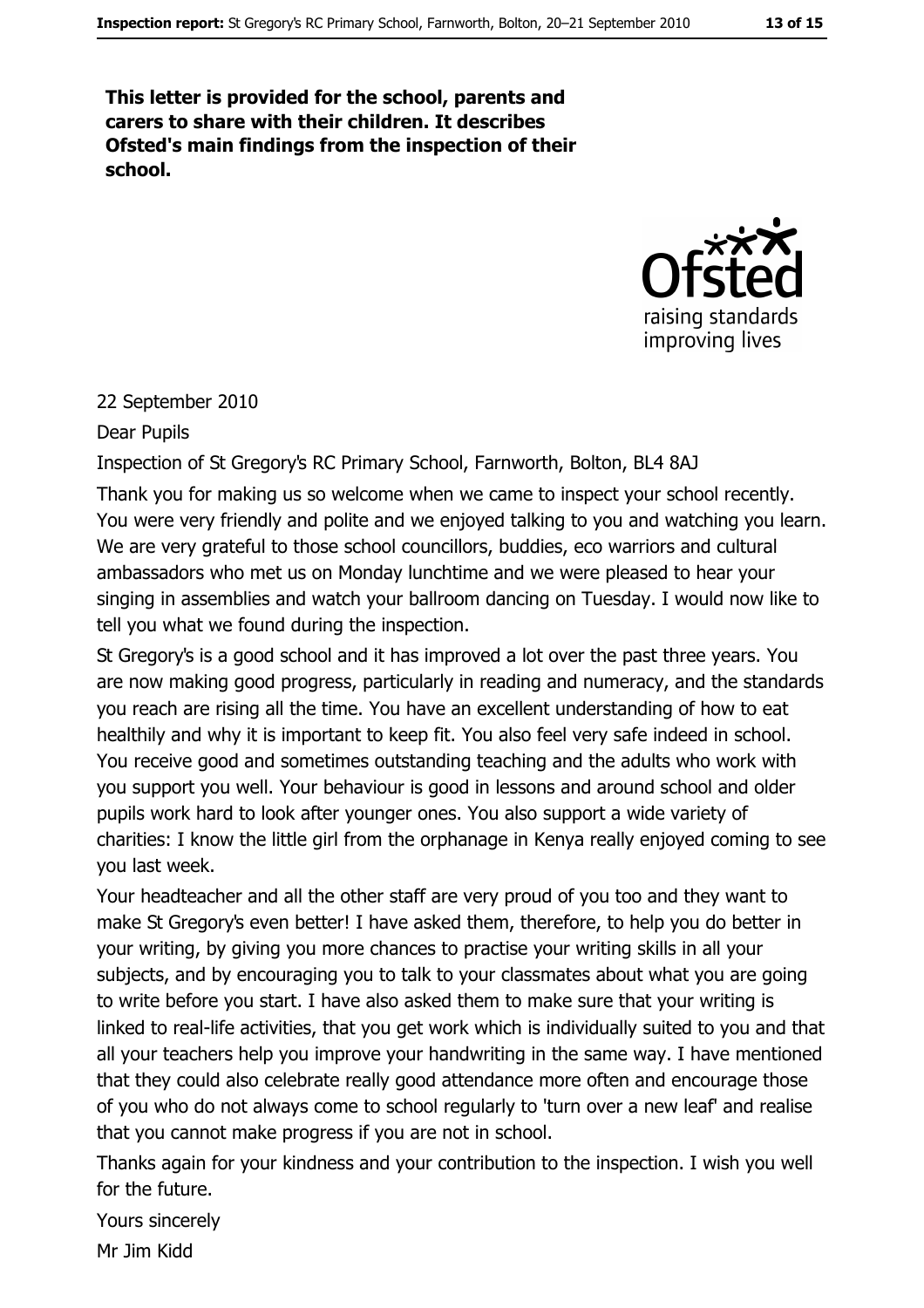Lead inspector